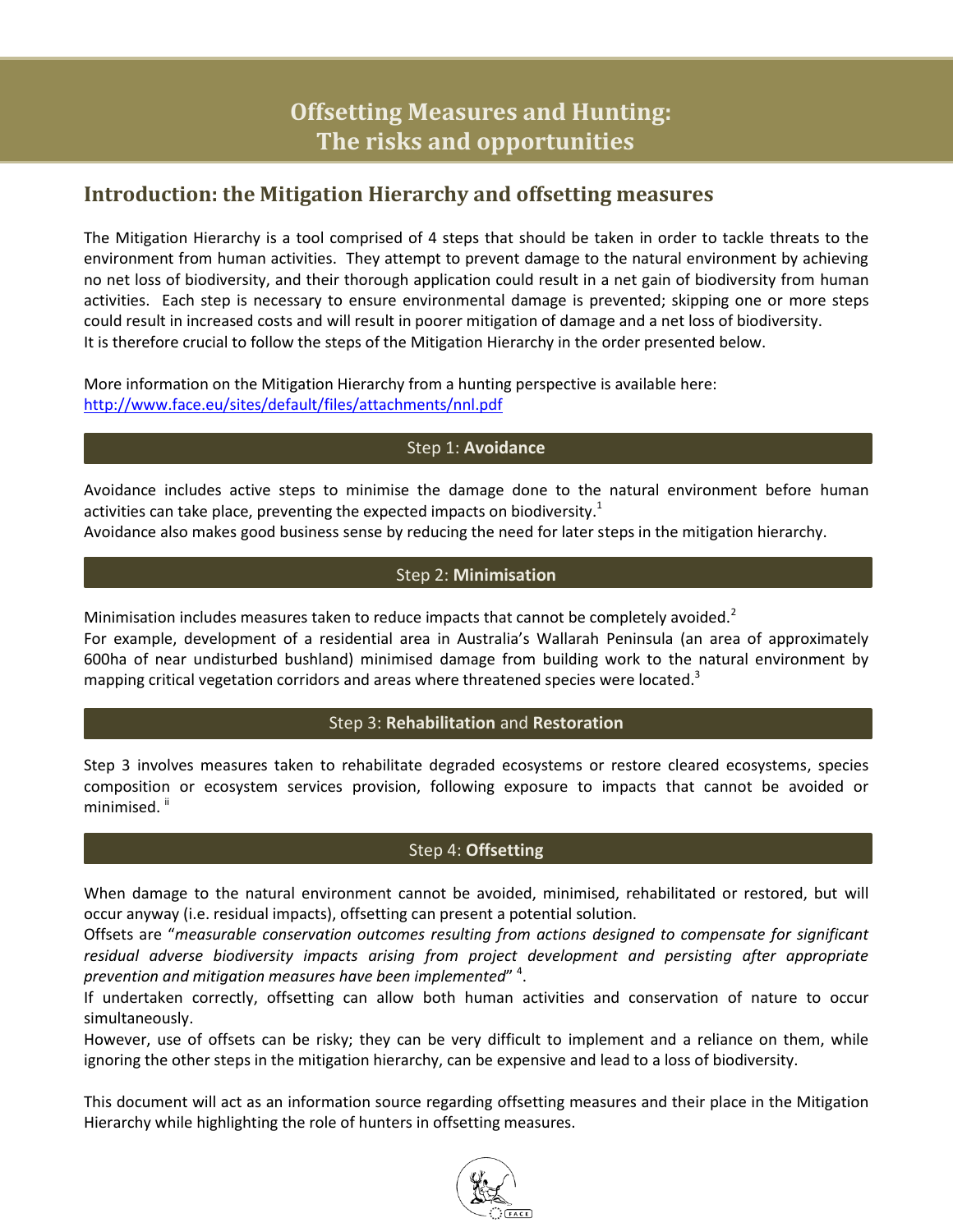# **POTENTIAL RISKS BUT POTENTIAL GAINS**

In the frame of the No Net Loss discussions conducted at EU level, the use and implementation of offsetting measures are still controversial.

While they can provide solutions for tackling the residual impact from human activities, offsetting measures that are not implemented properly can be a risky approach to biodiversity conservation:

- If not considered as a last resort, the use of offsets can erode the moral responsibility to protect the environment, and replace it with a mindset where negative impacts of human activities on natural land are acceptable as long as the habitat is replaced elsewhere. Offsetting could also legitimize the notion that unsustainable human activities can continue without reform due to the fact that another sector is dealing with the environmental consequences.  $^{\text{v}}$
- To offset, you have to measure biodiversity in order to determine how much has been lost; a wide variety of different methods exist for this, none of which are perfect, and they often simplify the actual data.<sup>5</sup> However, as what is not measured cannot be compensated, biases and limitations of biodiversity metrics need to be taken into account. Care should be taken so that complex, situationally-appropriate metrics of biodiversity are used in order to not underestimate the impact of human activities or the gain in biodiversity when recreating habitats.
- Offsetting may recreate habitat that is superficially similar to the destroyed environment; however, almost all natural environments are unique due to their socio-ecological complexity, and therefore cannot be perfectly replaced or substituted. This uniqueness arises from at least three attributes:
	- I. **Place-specific environment (spatiality):** the geology, geomorphology and hydrodynamics of a location influence the living communities at that site by influencing nutrient availability, elemental conditions, the development of soils, and the availability of water and the distribution of water-borne organisms. The biotic surroundings of a given site also strongly influence the living communities within it by linking into larger trophic webs, determining the community of pests and diseases and the dispersal of individuals.<sup>6</sup>
	- II. **Distinctive history (historicity):** the legacy of events at a specific site makes each unique. Histories of fire, droughts or other disturbances and colonisations make natural sites historicallyspecific. <sup>v</sup> History also influences the communities in an environment as the random order of colonization can result in very different community compositions even in two habitats that are environmentally identical.<sup>7</sup>
	- III. **Complex ecological processes and interactions (complexity):** the complexity of an ecosystem adds to its uniqueness by presenting new characteristics and properties that only arise as a result of its complexity. An example of an emergent property that results from complexity is the top-down regulation of communities by apex predators.  $^{\vee}$

By offsetting damaged land, the recreated habitat may, superficially, be similar to the lost habitat; however it lacks the original habitat's unique spatiality, historicity and complexity which ultimately make it not an identical habitat. It may then be unable to provide the same environment and therefore may not be composed of the same community of species.

When implementing offsetting, it should be kept in mind that recreating complex environments with basic land management techniques is often difficult; the techniques used cannot always recreate the complexity of the destroyed habitat.<sup>Y</sup> This is the reason why it is crucial to use offsetting measures as last resort. In this case, as only remaining and residual impact would be tackled, the outcomes of offsetting could become very positive for biodiversity conservation.

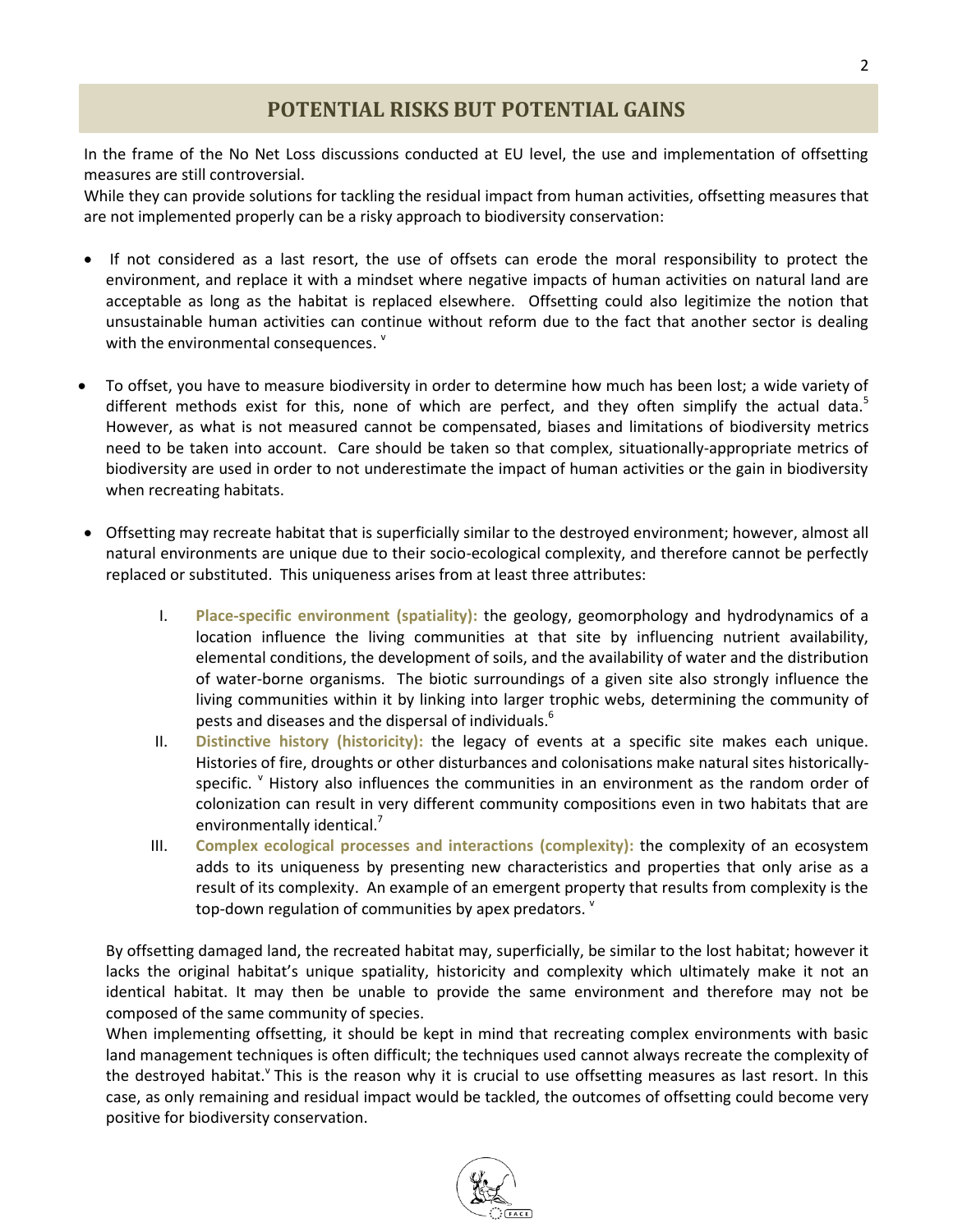- Ecosystems typically may take decades or hundreds of years to succeed and reach a climax community (one which, through the process of ecological succession, has reached a steady state). Most infrastructure projects have a lifespan of less than 50 years, so it is not guaranteed that biodiversity will have reached predevelopment levels before another building project and offset is required. <sup>v</sup>
- Biodiversity may be indirectly lost due to the fact that the area selected for an offsetting measure has lower biodiversity than the land impacted. As a hypothetical example: a forest site is developed into a car park (forest to car park=-100 species); a grassland site is chosen to be offset and converted into forest (grassland to forest=+50 species); there may be a net loss of biodiversity in the offsetting. Selecting the relevant site for offsetting measure while taking into account the loss vs the gain of biodiversity is therefore important in order to truly achieve no net loss of biodiversity.
- It is important to ensure that funding for offsets are adequate and provided on a sufficient period of time (as ecosystems take long periods of time to develop). Adequate funding mechanisms should therefore be defined and established during the design of an offset measure, otherwise the implementation of offsetting measures, even though conducted concretely, may stay superficial with a loss of biodiversity. Failure to do so could create a network of 'paper offsets' which exist in theory but in practice do not achieve no net loss of biodiversity.<sup>8</sup> It is very important that this concern is taken into account and that adequate funding mechanisms are defined and established during the design of an offset measure.

To conclude, while on the one hand it is crucial to deal with all the bias, limitations and risks, not conducting offsetting schemes would, on the other hand result in a loss of biodiversity. Indeed, not all losses can be avoided, minimised or restored, some will persist even after these steps have been taken and it is important that residual losses can be compensated for somehow.

Therefore, despite their risks, offsets can be instrumental in ensuring the No Net Loss Initiative is achieved as long as the Mitigation Hierarchy is strictly followed, including offsetting measures being carefully managed that can result in a net gain of biodiversity following impacts of human activities.

### **OFFSETTING: the case of Germany**

It is worth noting that implementation of a scheme extremely similar to the Mitigation Hierarchy called the Impact Mitigation Regulations (IMR, *i.e., Eingriffsregelung*) has been mandatory in Germany since 1993, where unsustainable human activities must first 'mitigate' damage to the environment and then must abide by certain compensation and substitution measures with respect to the damages that cannot be mitigated.

Under this scheme, approval of building development works depends on whether the project's impact on an existing environment is acceptable, as determined by public opinion in particular, under the conservation measures for the site. Due to this legislation, compensation measures became the dominant requirement for project approval.

The Impact Mitigation Regulations were successful for conservation as they presented many obstacles to environment-damaging developments. However they were considered to hinder development projects too much; in 2002 these were modified to make them less obstructive to development while still retaining their ecological rigor.<sup>9</sup> The IMR successfully supported, and continues to successfully protect, the German natural environment while allowing human activities to continue within the landscape.

More information on the implementation for the implementation of IMR can be found here: [http://www.ieep.eu/assets/1666/Eco-Accounts\\_BW\\_case\\_study\\_final\\_221114.pdf](http://www.ieep.eu/assets/1666/Eco-Accounts_BW_case_study_final_221114.pdf)

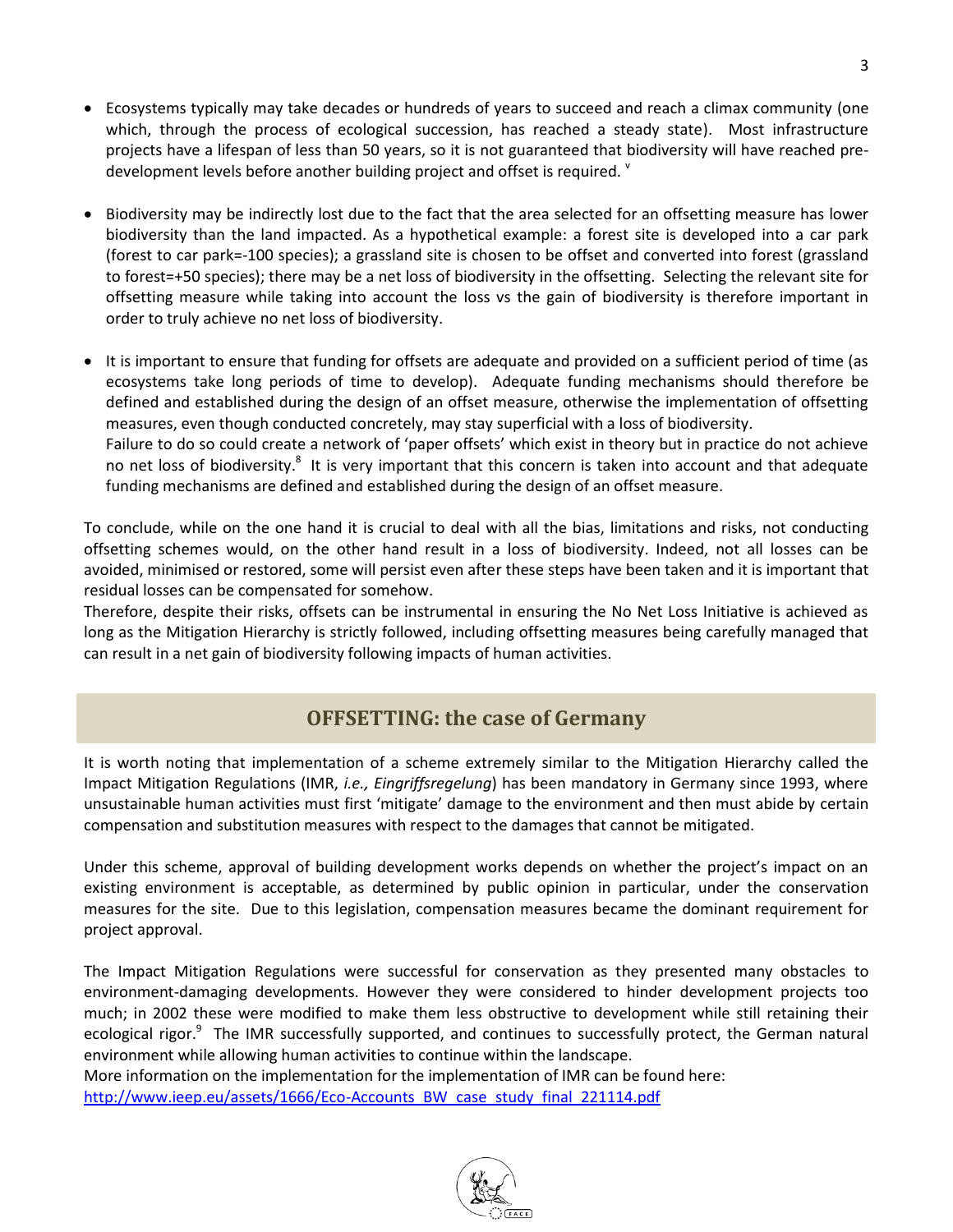# **Practical steps in offset project design and implementation**

If, after completion of the first three steps of the mitigation hierarchy, offsetting is still required to achieve no net loss of biodiversity then it is important that the process is designed and implemented appropriately taking into account the risks described on pages 2 and 3; failure to do this could lead to the loss of biodiversity as a result of negative impacts of human activities.

### **Offset design**

The Business and Biodiversity Offsets Programme (BBOP) Biodiversity Offset Design Handbook<sup>10</sup> identifies 8 steps in offset design, as reproduced below:

| Step in offset design |                                                                                                                               | <b>Purpose</b>                                                                                                                                                                                                                                                                              |
|-----------------------|-------------------------------------------------------------------------------------------------------------------------------|---------------------------------------------------------------------------------------------------------------------------------------------------------------------------------------------------------------------------------------------------------------------------------------------|
| 1                     | "Review project scope and<br>activities"                                                                                      | To understand the purpose of the project, the main activities that will<br>occur, and to identify when offsetting measures can be incorporated into<br>project planning.                                                                                                                    |
| 2                     | "Review the legal framework and<br>/ or policy context for a<br>biodiversity offset"                                          | To clarify the legal and policy context within which a biodiversity offset<br>would exist. This should include reviewing governmental policy, financial<br>or lending institution's policies and, if working with a private company, its<br>internal policy.                                |
| 3                     | "Initiate a stakeholder<br>participation process"                                                                             | To identify relevant stakeholders and involve them at all stages of the<br>offset process.                                                                                                                                                                                                  |
| 4                     | "Determine the need for an offset<br>based on residual adverse<br>effects"                                                    | To confirm that, despite prior application of the Mitigation Hierarchy, a<br>loss of biodiversity has still occurred from human activities, therefore<br>then confirming the need for an offset scheme.                                                                                     |
| 5                     | "Choose methods to calculate loss<br>/ gain and quantify residual<br>losses"                                                  | To examine the available methods of measuring biodiversity and, based<br>on which is most appropriate, decide which of these is to be used.                                                                                                                                                 |
| 6                     | "Review potential offset locations<br>and activities and assess the<br>biodiversity gains which could be<br>achieved at each" | To compare the various locations at which offset schemes could occur,<br>what activities could be used at each and which of these would grant the<br>greatest gains in biodiversity, in order to create a shortlist for more<br>detailed planning, and then                                 |
| $\overline{7}$        | "Calculate offset gains and select<br>appropriate offset locations and<br>activities"                                         | select a final location and the activities that will be undertaken there<br>from the shortlist of potential offset plans, calculate the net change in<br>biodiversity, and check that adequate compensation is offered to any<br>affected communities so that they benefit from the offset. |
| 8                     | "Record the offset design and<br>enter the offset implementation<br>process"                                                  | To finalise and record the decision of the offset location and activities,<br>and demonstrate that stakeholders will be satisfied, that the offset will<br>contribute to national policies and follow national requirements, and that<br>No Net Loss of biodiversity will be achieved.      |

Table 1: Adapted from the BBOP Biodiversity Offset Design Handbook<sup>x</sup>. For further details on the offset design process, including questions to answer and possible ways of proceeding for each step, please consult the Biodiversity Offset Design Handbook.

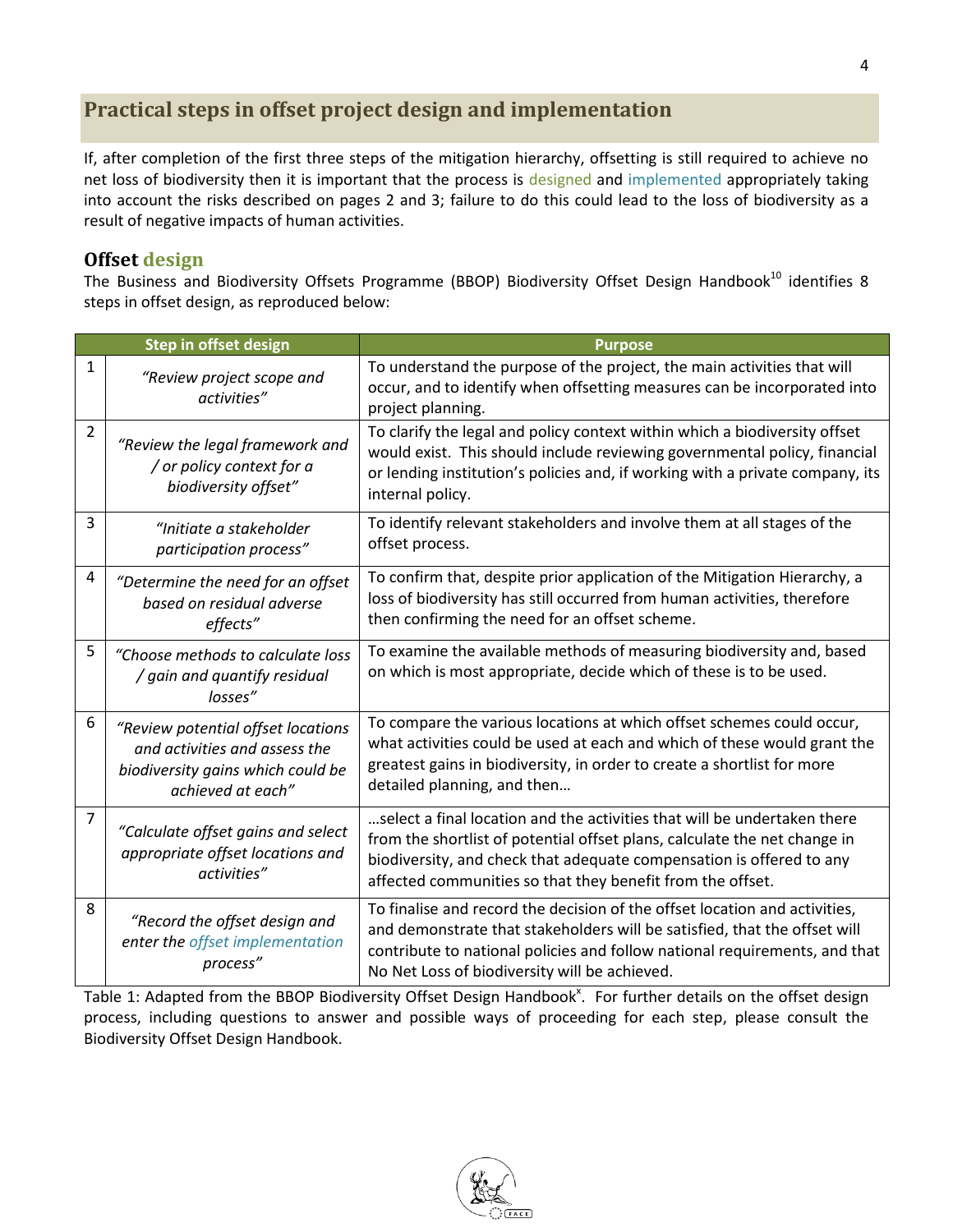### **OFFSET IMPLEMENTATION**

The Business and Biodiversity Offsets Programme (BBOP) Biodiversity Offset Implementation Handbook<sup>xiii</sup> states that there are 5 basic activities to consider in offset implementation:



Figure 1: Recreated from the BBOP Biodiversity Offset Implementation Handbook $^{11}$ ; for further details on the offset implementation process, advice on selecting the correct management tools, or and guidance and additional references for offset implementation please see the Biodiversity Offset Implementation Handbook.

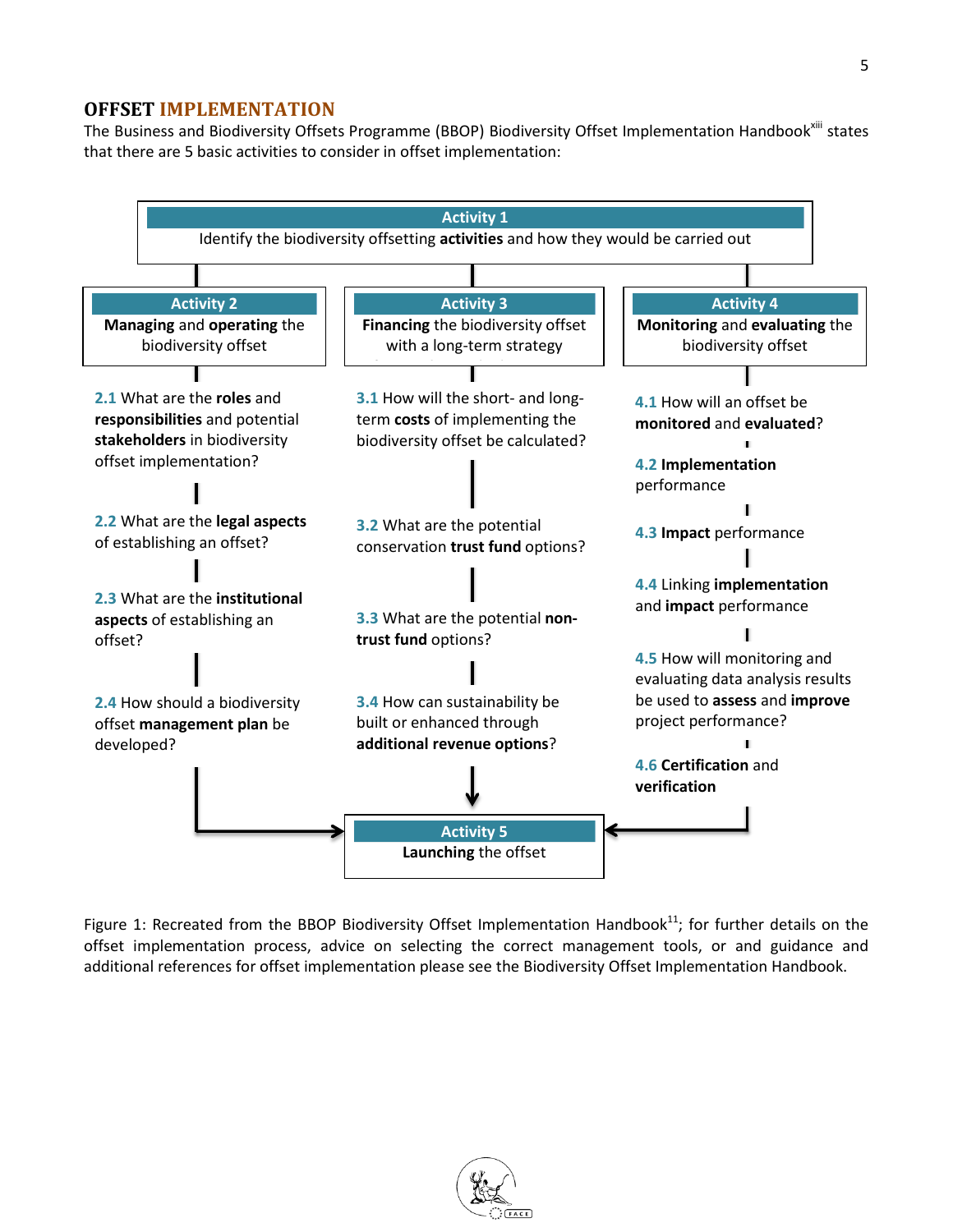## **HOW HUNTERS CAN HELP**

While sustainable hunting already contributes to the three first steps of the mitigation hierarchy, hunters can also play a relevant role in designing and implementing offsets.

Throughout the entirety of an offset schemes life, it is important that the local community supports the process; failure to achieve this could result in conflict between local stakeholders and the management of the offset. As highlighted in step 3 and 8 of the offset design, involvement of local stakeholders is therefore imperative to reassure them that their concerns are being addressed and to provide local legitimacy for offsetting principles.

The hunting community is large, diverse and comprised of people from a wide variety of backgrounds, inclusion of hunters in an offset project would provide legitimacy in various socio-demographic groups.

Through their ecological knowledge and skills in land management, including experience regarding species' habitat preferences and requirements, hunters could contribute to various steps of the design and implementation process presented previously:

- $\triangleright$  Step 6 of the offset design process by both locating potential offset locations and recommending activities to manage the land in a way that recreates the lost habitat
- $\triangleright$  Activity 2.1 and 2.4 of offset implementation as hunters have experience in habitats restoration and the development of management plans
- $\triangleright$  Activity 3 of offset implementation as a large amount of the work undertaken by hunters is voluntary and self-funded with possibilities of being implemented and monitored on a long-term basis.
- $\triangleright$  Activity 3.4 of offset implementation as, in much of Europe, hunters pay land owners for hunting rights to the land. If offset land contains huntable species, hunters are likely to pay landowners for access to the land, providing a longer-term source of funds.
- $\triangleright$  Activity 4 of offset implementation (offset monitoring and evaluation) as the long hours hunters spend in the natural environment make them ideally placed to conduct biodiversity surveys and monitor the overall health of the offset.

If offsetting schemes are to be undertaken, developers would benefit greatly from the voluntary, local expertise provided by hunters, and their involvement could be a crucial component of these projects.

Relevant information and best practice examples of hunters' activities contributing to nature conservation can be found in the 2015 report of the FACE Biodiversity Manifesto. This report is the result of the implementation of the FACE Biodiversity Manifesto and highlights trends of 181 case studies of conservation work undertaken by hunters. For more information please see [http://www.face.eu/nature-conservation.](http://www.face.eu/nature-conservation)